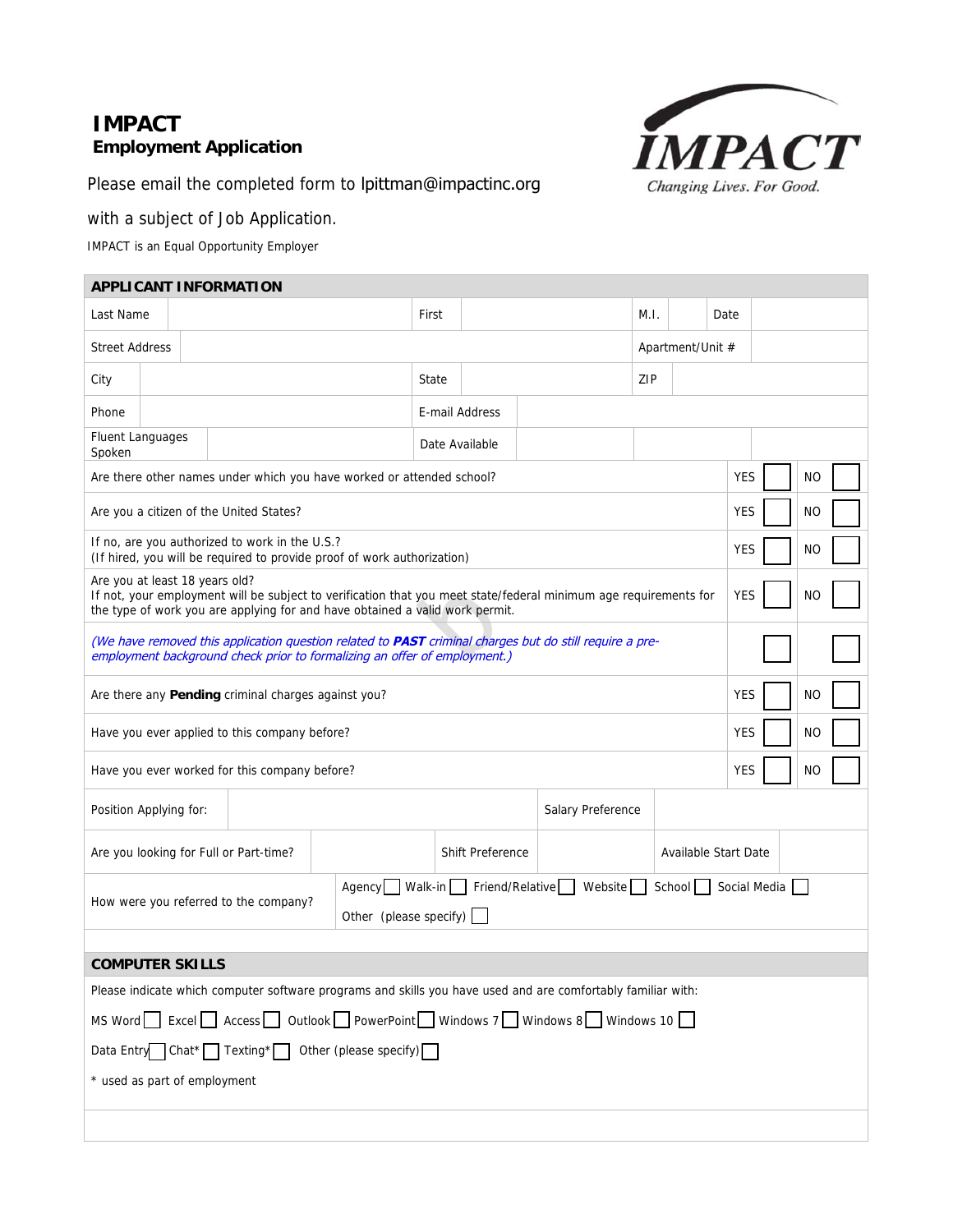| <b>EDUCATION</b>                           |                         |    |                   |                         |                                                                                                   |              |  |           |              |        |  |  |  |            |  |                                                |  |  |
|--------------------------------------------|-------------------------|----|-------------------|-------------------------|---------------------------------------------------------------------------------------------------|--------------|--|-----------|--------------|--------|--|--|--|------------|--|------------------------------------------------|--|--|
| High School                                |                         |    |                   |                         |                                                                                                   | Address      |  |           |              |        |  |  |  |            |  |                                                |  |  |
| From                                       | Did you graduate?<br>To |    |                   | <b>YES</b>              |                                                                                                   | <b>NO</b>    |  | Degree    |              |        |  |  |  |            |  |                                                |  |  |
| College                                    |                         |    |                   | Address                 |                                                                                                   |              |  |           |              |        |  |  |  |            |  |                                                |  |  |
| From<br>To                                 |                         |    | Did you graduate? | <b>YES</b><br><b>NO</b> |                                                                                                   |              |  | Degree    |              |        |  |  |  |            |  |                                                |  |  |
| Graduate<br>School                         |                         |    |                   | Address                 |                                                                                                   |              |  |           |              |        |  |  |  |            |  |                                                |  |  |
| From                                       | To<br>Did you graduate? |    |                   | <b>YES</b>              | $NO$<br>Degree                                                                                    |              |  |           |              |        |  |  |  |            |  |                                                |  |  |
| Other                                      |                         |    |                   |                         |                                                                                                   | Address      |  |           |              |        |  |  |  |            |  |                                                |  |  |
| From                                       |                         | To |                   |                         | Did you graduate?                                                                                 | <b>YES</b>   |  | <b>NO</b> |              | Degree |  |  |  |            |  |                                                |  |  |
|                                            |                         |    |                   |                         |                                                                                                   |              |  |           |              |        |  |  |  |            |  |                                                |  |  |
| <b>TRAINING COURSES</b>                    |                         |    |                   |                         |                                                                                                   |              |  |           |              |        |  |  |  |            |  | List any relevant training programs completed. |  |  |
| Course/Seminar                             |                         |    |                   |                         | Organization Sponsoring                                                                           |              |  |           | Content      |        |  |  |  |            |  | Date(s)                                        |  |  |
|                                            |                         |    |                   |                         |                                                                                                   |              |  |           |              |        |  |  |  |            |  |                                                |  |  |
|                                            |                         |    |                   |                         |                                                                                                   |              |  |           |              |        |  |  |  |            |  |                                                |  |  |
|                                            |                         |    |                   |                         |                                                                                                   |              |  |           |              |        |  |  |  |            |  |                                                |  |  |
|                                            |                         |    |                   |                         |                                                                                                   |              |  |           |              |        |  |  |  |            |  |                                                |  |  |
|                                            |                         |    |                   |                         |                                                                                                   |              |  |           |              |        |  |  |  |            |  |                                                |  |  |
| <b>LICENSES AND CREDENTIALS</b>            |                         |    |                   |                         |                                                                                                   |              |  |           |              |        |  |  |  |            |  |                                                |  |  |
|                                            |                         |    |                   |                         | Do you currently have a valid Wisconsin Driver's License?                                         |              |  |           |              |        |  |  |  | <b>YES</b> |  | <b>NO</b>                                      |  |  |
|                                            |                         |    |                   |                         | List any licenses and credentials you currently hold that relate to the job you are applying for: |              |  |           |              |        |  |  |  |            |  |                                                |  |  |
|                                            |                         |    |                   |                         |                                                                                                   |              |  |           |              |        |  |  |  |            |  |                                                |  |  |
|                                            |                         |    |                   |                         |                                                                                                   |              |  |           |              |        |  |  |  |            |  |                                                |  |  |
| <b>REFERENCES</b>                          |                         |    |                   |                         |                                                                                                   |              |  |           |              |        |  |  |  |            |  |                                                |  |  |
| Please list three professional references. |                         |    |                   |                         |                                                                                                   |              |  |           |              |        |  |  |  |            |  |                                                |  |  |
| Full Name                                  |                         |    |                   |                         |                                                                                                   | Relationship |  |           |              |        |  |  |  |            |  |                                                |  |  |
| Company                                    |                         |    |                   |                         |                                                                                                   | Phone        |  |           |              |        |  |  |  |            |  |                                                |  |  |
| Address                                    |                         |    |                   |                         |                                                                                                   |              |  |           |              |        |  |  |  |            |  |                                                |  |  |
| <b>Full Name</b>                           |                         |    |                   |                         |                                                                                                   |              |  |           | Relationship |        |  |  |  |            |  |                                                |  |  |
| Company                                    |                         |    |                   |                         |                                                                                                   |              |  |           | Phone        |        |  |  |  |            |  |                                                |  |  |
| Address                                    |                         |    |                   |                         |                                                                                                   |              |  |           |              |        |  |  |  |            |  |                                                |  |  |
| <b>Full Name</b>                           |                         |    |                   |                         |                                                                                                   |              |  |           | Relationship |        |  |  |  |            |  |                                                |  |  |
| Company                                    |                         |    |                   |                         |                                                                                                   |              |  |           | Phone        |        |  |  |  |            |  |                                                |  |  |

Address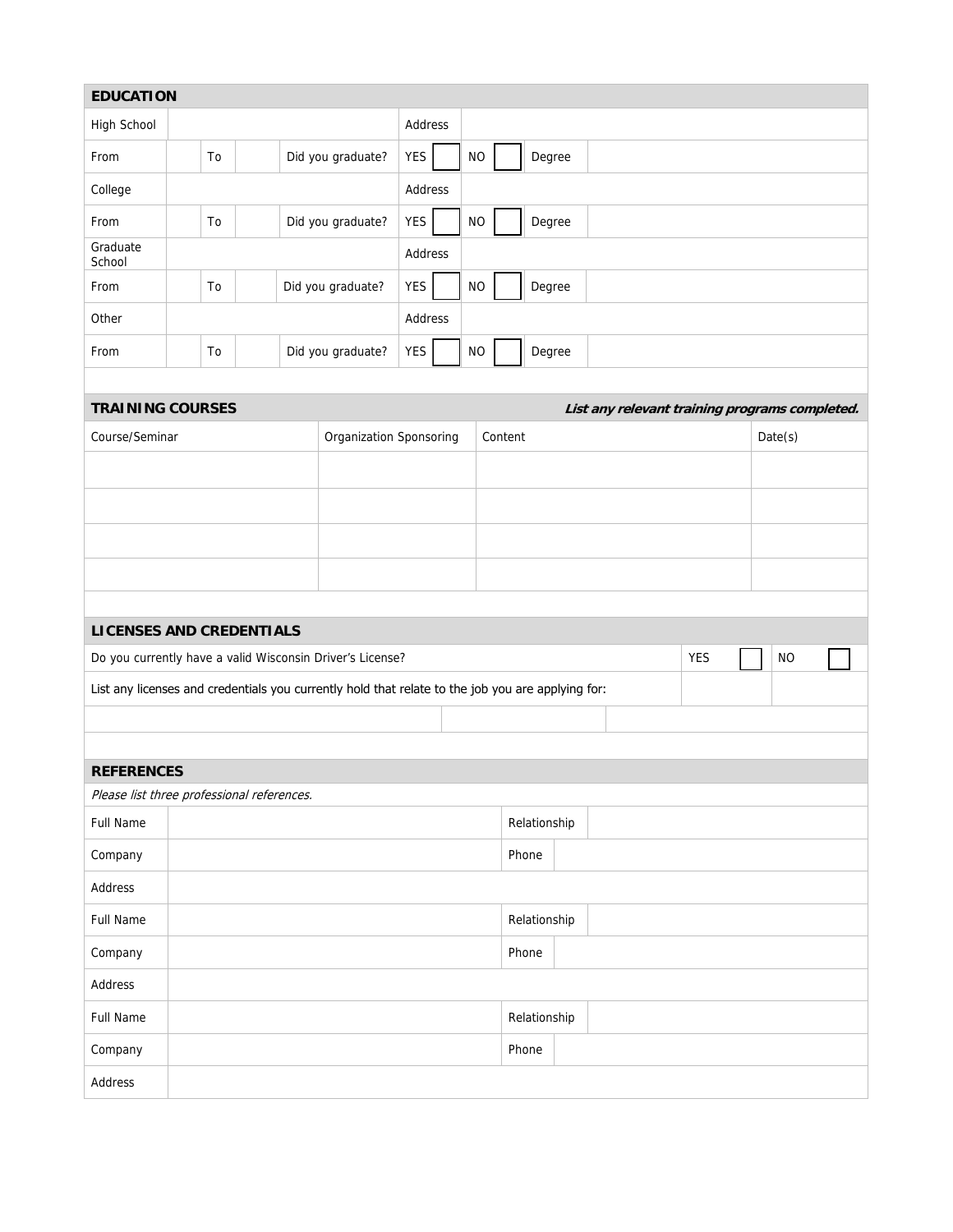| <b>EMPLOYMENT HISTORY</b> |    |                                                          |                        |                                  |  |  |  |  |  |
|---------------------------|----|----------------------------------------------------------|------------------------|----------------------------------|--|--|--|--|--|
| Company                   |    |                                                          | Phone                  |                                  |  |  |  |  |  |
| Address                   |    |                                                          | Supervisor             |                                  |  |  |  |  |  |
| Job Title                 |    |                                                          | \$                     | Ending Salary \$                 |  |  |  |  |  |
| Responsibilities          |    |                                                          |                        |                                  |  |  |  |  |  |
| From                      | To | Reason for Leaving                                       |                        |                                  |  |  |  |  |  |
|                           |    | May we contact your previous supervisor for a reference? | $NO$ $\Box$            |                                  |  |  |  |  |  |
|                           |    |                                                          |                        |                                  |  |  |  |  |  |
| Company                   |    |                                                          |                        | Phone                            |  |  |  |  |  |
| Address                   |    |                                                          |                        | Supervisor                       |  |  |  |  |  |
| Job Title                 |    |                                                          | <b>Starting Salary</b> | <b>Ending Salary</b><br>\$<br>\$ |  |  |  |  |  |
| Responsibilities          |    |                                                          |                        |                                  |  |  |  |  |  |
| From                      | To | Reason for Leaving                                       |                        |                                  |  |  |  |  |  |
|                           |    |                                                          |                        |                                  |  |  |  |  |  |
| Company                   |    |                                                          | Phone                  |                                  |  |  |  |  |  |
| Address                   |    |                                                          | Supervisor             |                                  |  |  |  |  |  |
| Job Title                 |    |                                                          | <b>Starting Salary</b> | Ending Salary \$<br>\$           |  |  |  |  |  |
| Responsibilities          |    |                                                          |                        |                                  |  |  |  |  |  |
| From                      | To | Reason for Leaving                                       |                        |                                  |  |  |  |  |  |

## **MILITARY SERVICE**  Branch To **From** To a state of the state of the state of the state of the state of the state of the state of the state of the state of the state of the state of the state of the state of the state of the state of the state Rank at Discharge Type of Discharge Type of Discharge Type of Discharge Type of Discharge If other than honorable, explain

#### **DISCLAIMER AND SIGNATURE – PLEASE READ CAREFULLY BEFORE SIGNING THIS FORM**

- 1. This application for employment shall be considered active for a period of time not to exceed 45 days. Any applicant wishing to be considered for employment beyond this time period shall inquire as to whether or not applicants are being accepted at that time.
- 2. All information contained in this application is true and correct to the best of my knowledge and belief. I understand that misrepresentations or omissions of any kind may result in denial of employment or be cause for subsequent dismissal if I am hired.
- 3. I authorize the company to investigate my responses on this application and contact any or all of my former employers or any individuals familiar with me or my employment background for the purpose of verifying any information I have provided and/or for the purpose of obtaining any information, whether favorable or unfavorable, about me or my employment. I voluntarily and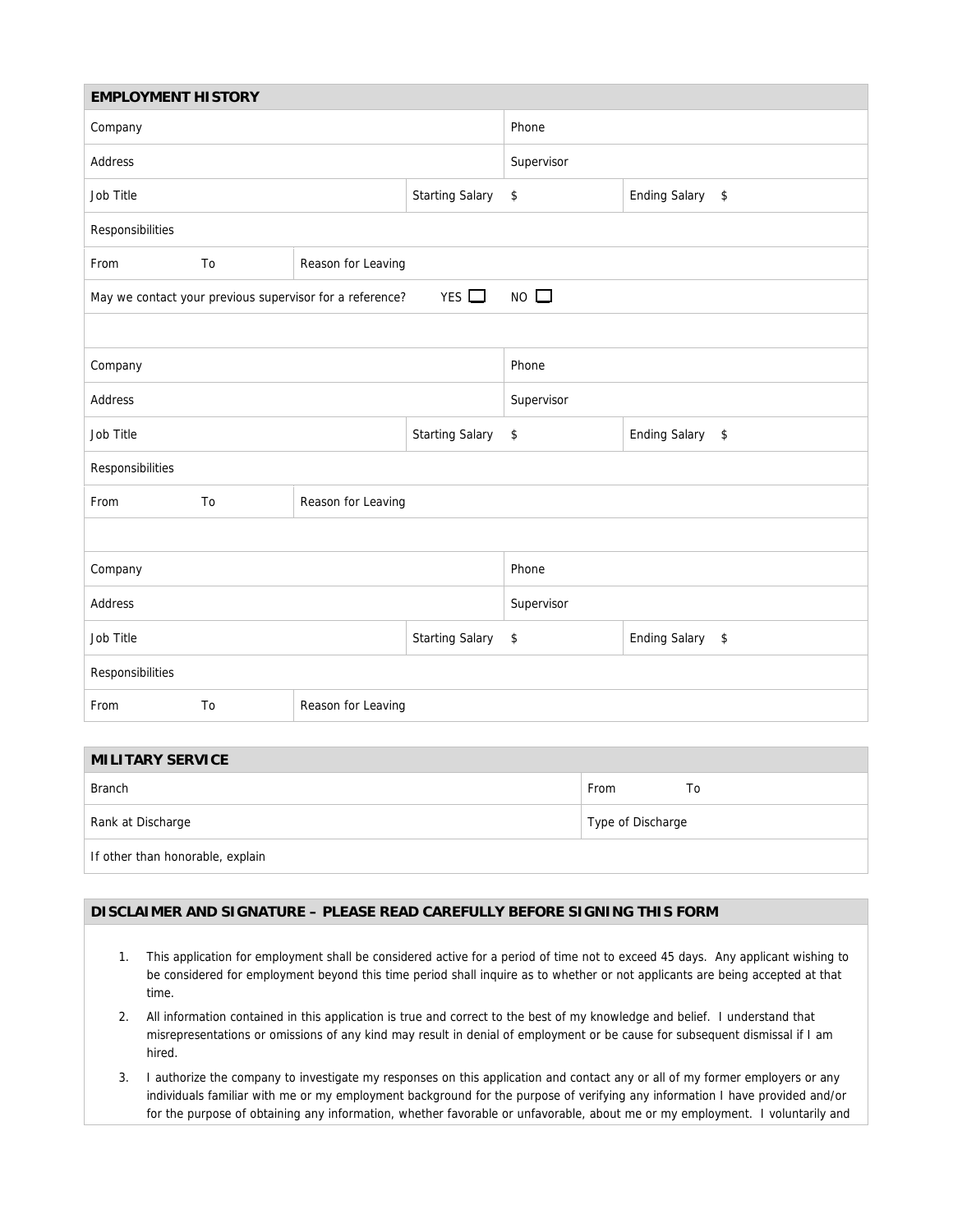knowingly fully release and hold harmless any person or organization that provides information pertaining to me or my employment.

4. I understand that, before receiving a job offer, a background check and drug screening will be required.

| 5. | Regardless of whether or not I become employed by the company, I recognize that this application is not and should not be        |
|----|----------------------------------------------------------------------------------------------------------------------------------|
|    | considered a contract of employment. I understand that employment at the company is on at at-will basis and that my              |
|    | employment may be terminated with or without cause, and without notice, at any time, at my option or the company's, unless       |
|    | specifically provided otherwise in a written employment contract. I further understand that no company employee or               |
|    | representative has the authority to enter into a contract regarding duration or terms and conditions of employment other than an |
|    | officer or official of the company, and then only by means of a signed, written document.                                        |
|    |                                                                                                                                  |

| I understand that my electronic signature is legally binding, just as if I had signed a paper document, and that my typed name in the |
|---------------------------------------------------------------------------------------------------------------------------------------|
| signature box below is intended to be my electronic signature.                                                                        |

| I Agree   |      |
|-----------|------|
| Signature | Date |

Thank you for your interest in IMPACT. Please return the completed form to **hr@impactinc.org** with a subject line of Job Application.